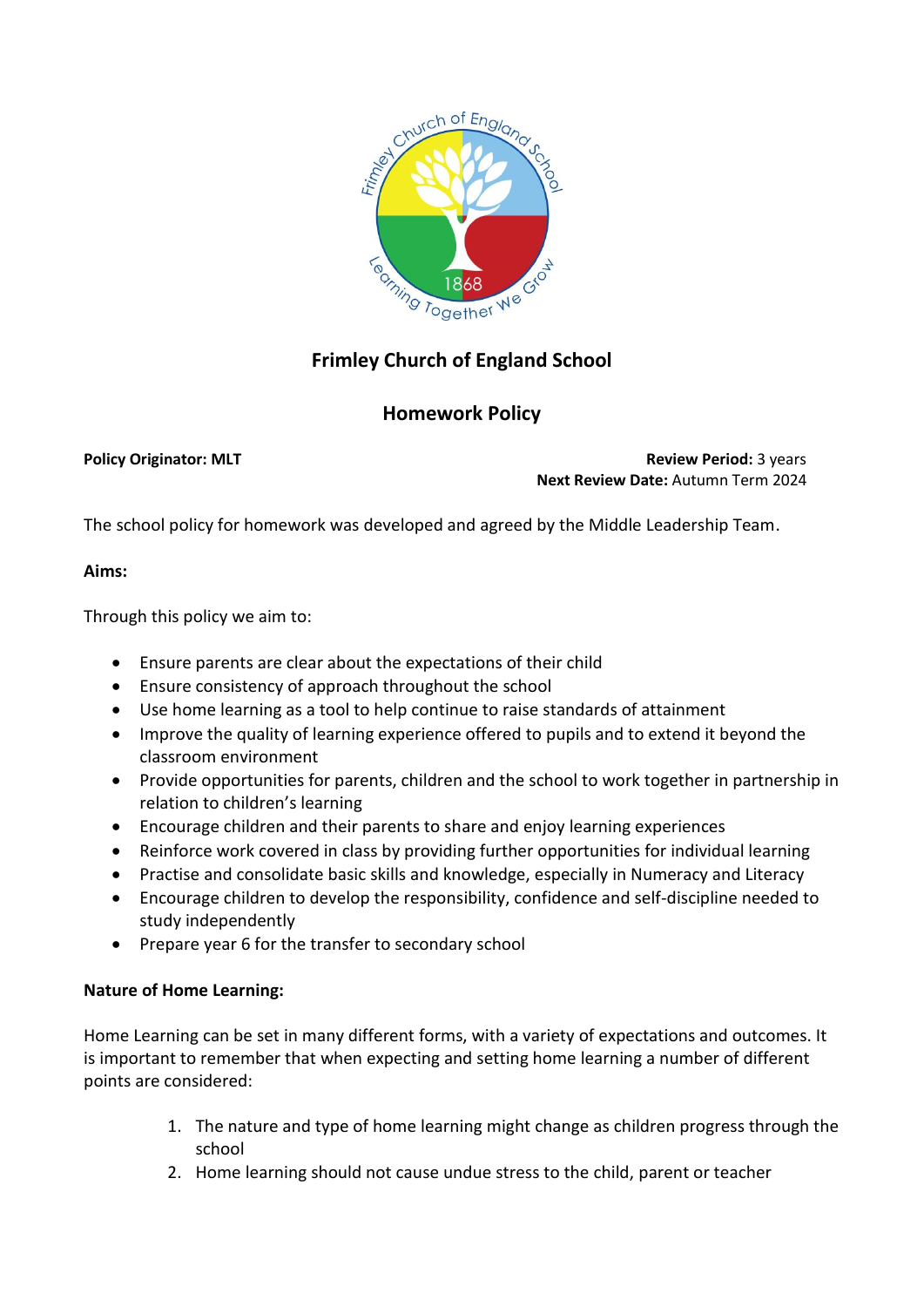- 3. It will not always come in the form of a written task
- 4. Home learning should be set throughout the school

#### **Recommended Time Allocation:**

Home learning should never be too onerous nor should it ever create stress within the child's family. If parents have any concerns they should not hesitate to contact the school. Normally more than one day will be allocated for the completion of a task, except where daily practice is encouraged, e.g. reading and times tables.

### **Home learning tasks:**

Home learning activities will meet the needs of the children involved and will reflect activities occurring in class. The tasks will have a clear purpose and assist the children in the process of their academic development. For each theme, children are given an optional 'Homework Menu' with a range of suggested ideas and activities; from this, children can self-select their own challenges and bring in any homework completed to school on a specific day to be shared with their peers.

### **Role of the Class Teacher:**

- To provide an explanation of home learning tasks to the children and when necessary, the parents on how to assist their child. This may be done by a note with the work, letter, parents' evenings or Meet the Teacher
- To set up regular home learning in an easily followed routine
- To ensure home learning is set consistently across classes in a year group
- To set home learning that takes equal and racial opportunities into account
- To ensure home learning is purposeful and links directly with the curriculum being taught
- To praise children who regularly complete home learning tasks
- To give feedback to children when necessary.
- To share and celebrate children's efforts in theme based home learning each half term.

#### **Role of Head teacher:**

- To check compliance with the policy
- To meet and talk with parents when appropriate
- To discus with staff how far the policy is being successfully implemented
- Inform new parents to the school so that they are aware of the home/school agreement and what it entails

#### **Role of Parents/Carers:**

- To sign a home school agreement dealing with home learning
- To support the school by ensuring their child attempts the home learning
- To provide a suitable place for their child to carry out their home learning
- To encourage and praise their child when they have completed their home learning
- To become actively involved and support their child with home learning activities